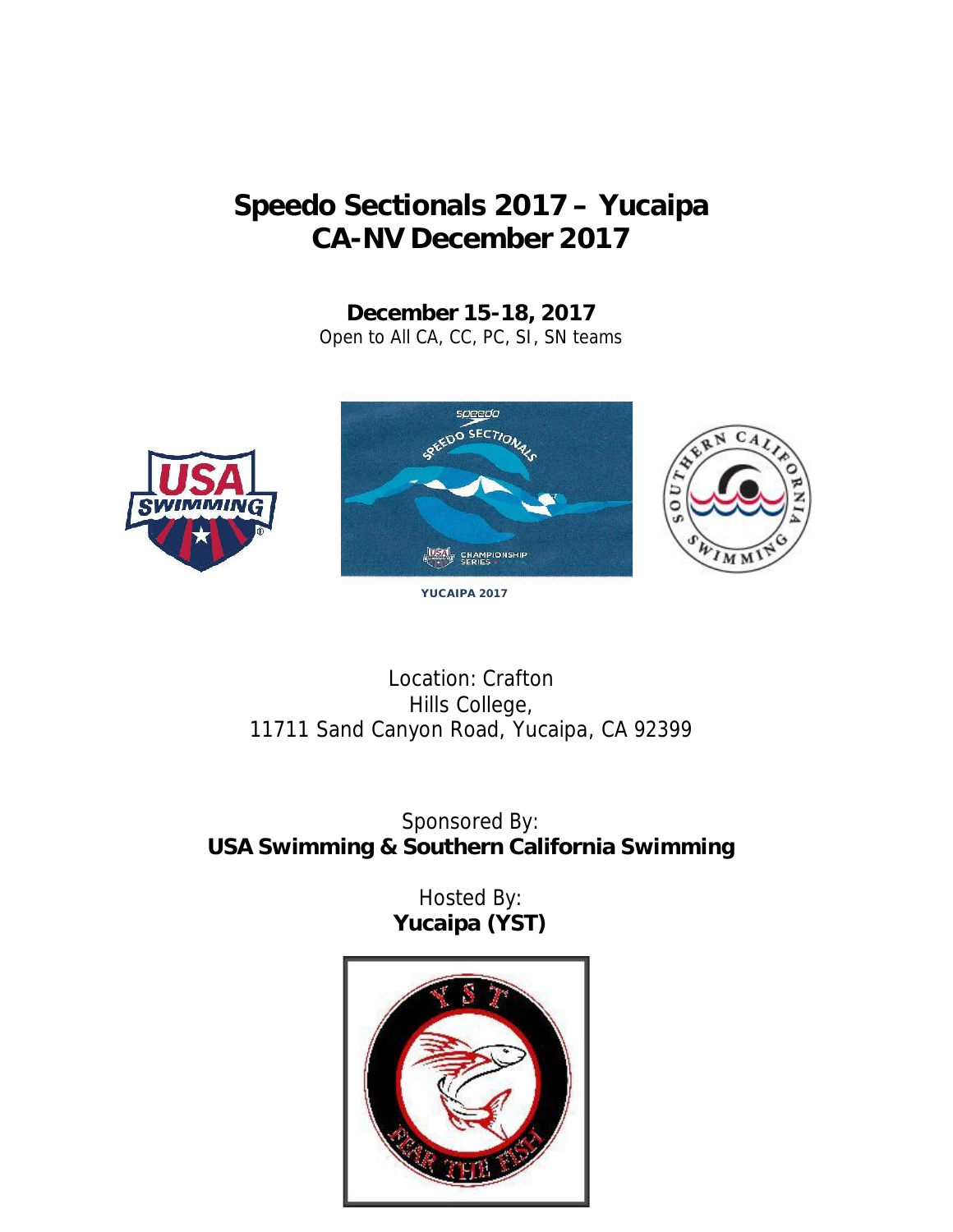## **Speedo Sectionals 2017 – Yucaipa California-Nevada December Championship**

**SANCTIONED BY: SOUTHERN CALIFORNIA SWIMMING/USA SWIMMING SANCTION #: S17-319 SPONSORED BY: SCS & Yucaipa Swim Team HEATS & FINALS DATES OF MEET: December 15-18, 2017 ENTRIES DUE:** *DELIVERED* **by Wednesday, December 6, 2017- 5PM START TIMES: Prelims 8:30 am WARMUPS: Fri- 2:30 pm (Finals) December 16-18 - 5:00 pm 3:30 pm (Finals)**

**Finals: December 15 - 4:00 pm Sat/Mon- 6:30 am (Prelims)**

**Open to: CA, CC, PC, SI, SN athletes**

**POOL:** Crafton Hills College (YST). 11711 Sand Canyon Road, Yucaipa, CA 92399

DIRECTIONS: From 1-10 W, exit Yucaipa Blvd, turn left. From 1-10 E, exit Yucaipa Blvd, turn right. At Sand Canyon Rd/14th St, turn left. College entrance is on the right.

**COURSE:** Crafton Hills College's **(YST)** competition pool is an outdoor 50 meter x 25 yard pool with 8 competition lanes plus additional lanes wil be open for warm-up/cool downn throughout the meet available for the competition. The competition course has been certified in accordance with 104.2.2(C) on file with USA Swimming. Pool depth at start: 7 feet, at turn end: 7 feet.

**ELIGIBILITY:** Open to athletes in Central California, Pacific, Southern California, San Diego/Imperial and Sierra Nevada Swimming who hold *2017 or 2018 USA Swimming membership*. Entries accepted by OME or team electronic entry **ONLY**. Relay-only swimmers MUST be included in the team electronic entry file. Please designate unattached swimmers 'UN'. All TEAMS must be 2017 or 2018 registered and have 2017 or 2018 approved team charters. If an entering team is NOT 2017 or 2018 registered, all swimmers must swim as unattached "UN" at this meet and may not compete in relays.

**QUALIFYING TIMES:** must be achieved **between January 1, 2016 and December 3, 2017**. Short Course Yard (SCY) qualifying times will be seeded first, next Long Course Meter (LCM) qualifying times, then Bonus SCY and Bonus LCM. . Athletes may compete in no more than six (6) individual events (may enter all events qualified). Swimmers may compete in no more than three (3) individual events per day. A swimmer with 5 or fewer qualifying times may enter one (1) additional bonus event (labeled "B" on entry), IF he/she has achieved the listed bonus time standard. NEW (no updates) entry times achieved **12/4/17-12/10/17** may be entered by the Meet Administrative Referee when submitted by e-mail by MIDNIGHT 12/10/17 to 8cgonzales@gmail.com. If a qualifying time is achieved in an event that the athlete has currently entered as bonus event, they can use the qualifying time to enter that event and add an additional bonus event, as long as they have five (5) or fewer total qualifying events.

**COACHES MEETING:** 2:00 pm,Friday, December 15, 2017, at Crafton Hills College Pool. A representative from each team must attend.

### **ENTRY INTO THE MEET**

ENTRY: All entries must be submitted and received electronically via USA Swimming OME or team electronic file. Team electronic entry (non-OME) is to be sent via email with entry file and meet entry report as attachments to **8cgonzales@gmail.com. Please use the event file provided on the SCS website for electronic entries** (www.socalswim.org). The electronic entry file must be accompanied by a printout (signed by the coach) including the **proof of time for all individual and relay events.** When entering electronically, "Y" or "L" must be indicated on proof-of-time sheet and bonus events must be indicated as "YB" or "LB" on proof-of-time sheet. For relays, accurately complete the Official Team Relay Entry form. All teams MUST submit the Meet Entry Recap sheet, whether or not entering relays.

**ENTRY FEES:** \$11.00 per Individual Event and a \$10 per Swimmer surcharge must accompany team entry form (plus \$2/swimmer for OME entry). Relays: \$24.00 per relay team entered. Relay only swimmers MUST be listed on team entry form (plus swimmer surcharges) and MUST be listed on team entry form. Relay only swimmers may NOT be deck entered. There are no refunds. **Time Trials entry fee: \$15.**

> **For non-OME Team entries made via the internet (email), the team check must be postmarked WITHIN 48 HOURS OF THE EMAIL DATE STAMP.**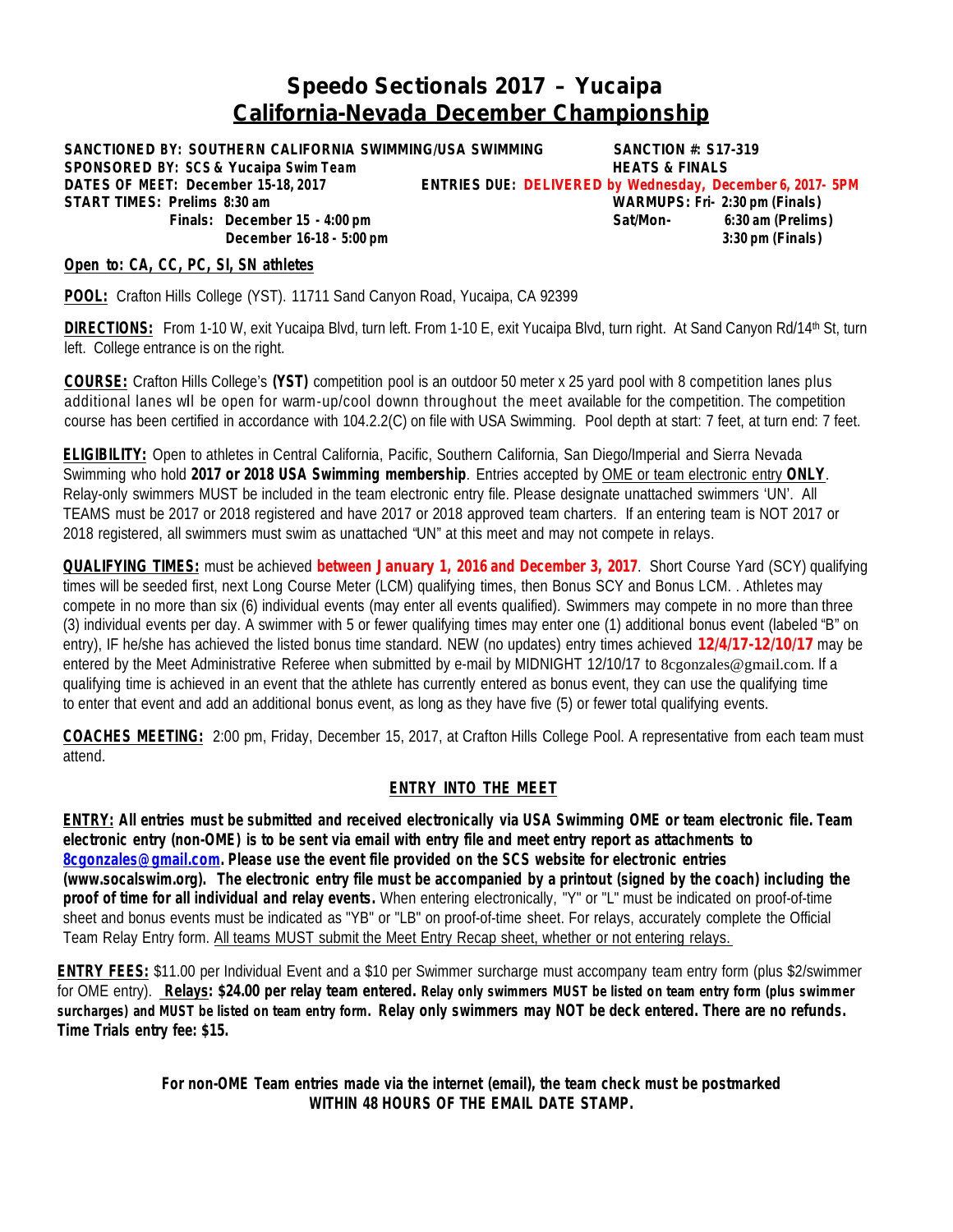### **Make CHECKS PAYABLE to: SOUTHERN CALIFORNIA SWIMMING and MAIL with a copy of ENTRY FORMS to:**

### **Speedo Sectionals 2017 – Yucaipa Attn: Connie Gonzales 2908 Gilbert Avenue, Corona, CA 92881 or EMAIL to:8cgonzales@gmail.com**

**ENTRIES CLOSE:** Entries must be received by Wednesday, December 6, 2017@ 5 pm. Next day delivery service with tracking is recommended (ex: USPS, Fed Ex, UPS, or Airborne). **You must sign for 'no signature required' on shipping label. Certified,** registered, or special delivery mail - OR- delivery service (with tracking) reguiring signature at time of delivery will be **rejected.** Alternate address for non-USPS overnight deliveries: 2908 Gilbert Avenue, Corona, CA 92881. NEW (no time updates) entry times achieved 12/04/17- 12/10/17 may be entered by the Meet Administrative Referee where submitted by e-mail by MIDNIGHT 12/10/17 to 8cgonzales@gmail.com.

### **RULES AND PROCEDURES**

**MEET REFEREE:** Meet Referee will be in charge of the meet. Any questions regarding the conduct of the meet should be made directly to that person.

**RULES:** USA Swimming Rules and National Championship procedures will govern. Meet entry times must be designated 'Y' for yards or 'L' for meters. The National Championship scratch procedures will be used for prelims and finals. In order, there will be a "C", "B" and "A" Final for all events except 1000 and 1650 freestyle and relays. All entered swimmers (including RELAY ONLY) must be on a team entry form. Positive check-in for the 1000 and 1650 Freestyle AND ALL Relays is required by the day's scratch deadline.

**RECORDING DEVICES & MEDIA NOTICE:** The use of audio-visual recording devices, including cell phones, is not permitted in the locker rooms, changing areas or restrooms. Recording devices are not permitted behind the starting blocks during the starting sequence through the meet. This meet may be covered by the media, including photographs, video, web casting and other forms of obtaining images of athletes participating in the meet. Entry into this meet is acknowledgement and consent to this fact.

**DRONES.** Operation of a drone, or any other flying apparatus is prohibited over the venue (pools, athlete/coach areas, spectator areas and open ceiling locker rooms) any time athletes, coaches, officials and/or spectators are present.

**SWIMWEAR.** Swimwear must conform to USA Swimming rule 102.8. Only swimsuits complying with FINA swimsuit specifications may be worn in any USA Swimming sanctioned or approved competition.

**DECK CHANGING.** Deck changes are prohibited.

**RACING START CERTIFICATION.** Any swimmer entered in the meet must be certified by a USA Swimming member coach as being proficient in performing a racing start, or much start each race from within the water. When unaccompanied by a member coach, it is the responsibility of the swimmer or swimmers' legal guardian to ensure compliance with this requirement.

**PROOF OF TIME:** This is a proof of time meet. The meet host will verify all entries against the USA Swimming SWIMS time database. An unverified entry time must be proven by the scratch deadline or the swimmer/relay team will be scratched from that event. Only swimmers/relay teams with verified times will be seeded. Entry times not proven by the scratch deadline shall be subject to the "Responsibility Clause" in USA Swimming Rules and Regulations (207.8.5A). **NOTE:** Proof of Time is required through SWIMS, the national times database, or recognized FINA competitions. Times must be achieved at (a) a USA Swimming sanctioned competition; (b) a USA Swimming observed competition; (c) a USA Swimming approved competition; or (d) a FINA approved competition. Times in this database are not meet entry, only proof of entered time.

**SCRATCH DEADLINES: Positive check-in deadline for women's 1000 and Men's 1650 Freestyle is Friday 3:15 pm.** Scratch deadline for Saturday events is Friday 4:30 pm. On Saturday, and Sunday 5:30 pm is the scratch deadline for the next day's events. Swimmer who fails to scratch and 'no shows' a prelim or timed final event will be removed from all remaining events that day and must positive check in for all subsequent individual events. A swimmer who fails to scratch and 'no shows' a Final, will be removed from the meet. Scratches for Friday's events may be submitted via email **before 3:00 pm Friday to 8cgonzales@gmail.com.**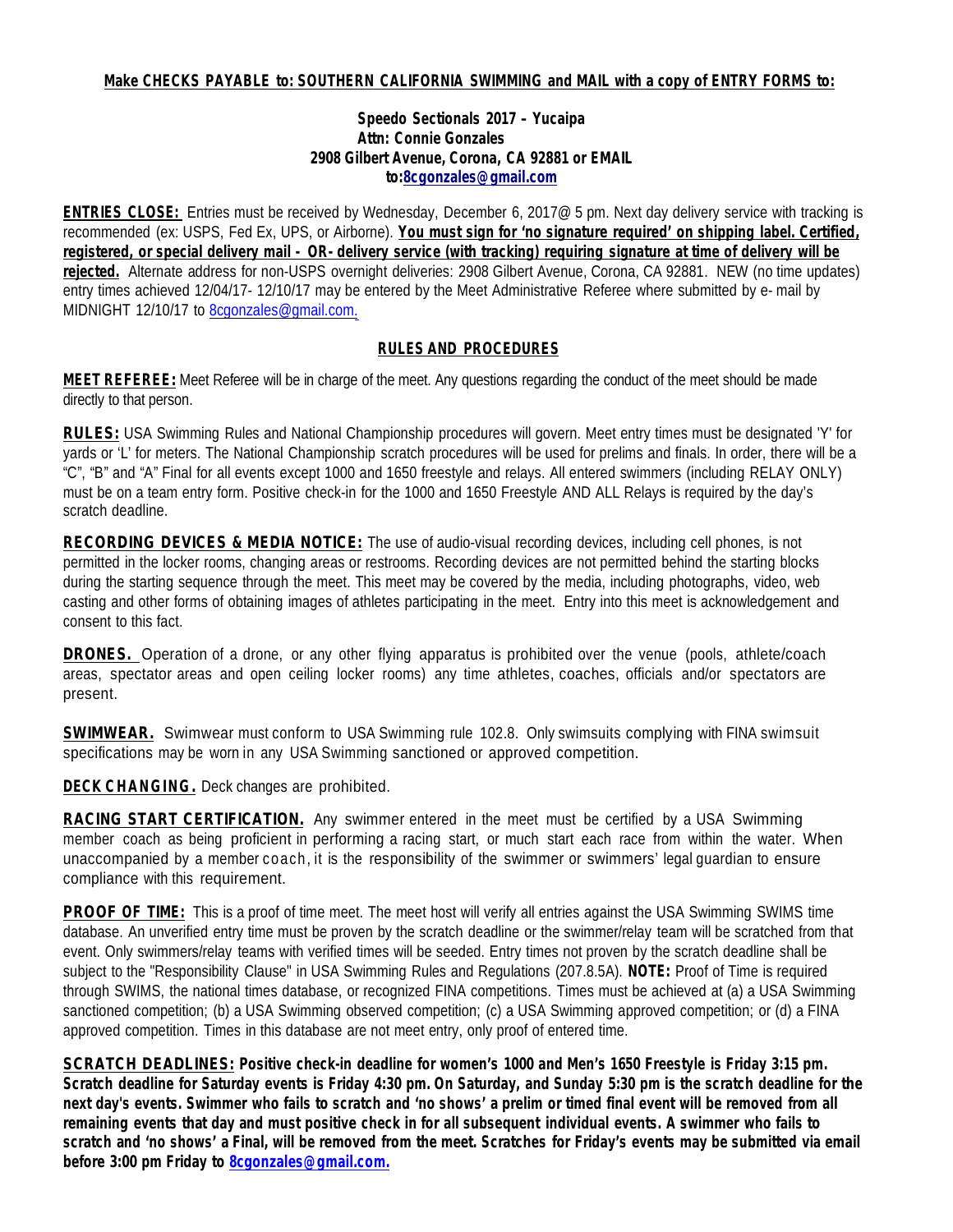**POSITIVE CHECK\_IN. Women's 1000 Freestyle and Men's 1650 Freestyle:Deadline-Friday, 12/15/17 at 3:15 PM. Women's 1650 and Men's 1000 freestyle: Deadline- Sunday12/17/17, 30 Minutes after start of Finals, to be seeded by time. ALL RELAYS: By scratch deadline for the next day's events. SPECIAL NOTES:** ALL preliminary heats of events will be swum fastest-to-slowest. Additionally, the 500 Freestyle, 400 IM and 1000/1650 Freestyle (except fastest heat on Monday) will be swum fastest-to-slowest, alternating women and men's heats. Fastest heat of women's 1650 Freestyle (#27) will be swum after the men's 100 Freestyle A Final (Event #26). Fastest heat of the men's 1000 (#30) will be swum after the men's 200 Backstroke A Final (#29). **Flights:** If the timeline warrants, the preliminary heats will be swum in 'A' and 'B' flights. There will be 7 preliminary heats of each event in the 'A' flight followed by a brief 'practice start' break, followed by the 'B' flight for the remaining heats.

*FLIGHT DECISION WILL BE ANNOUNCED MONDAY, December 11, 2017, on SCS website*

**RELAYS:** A team may enter no more than two relays in each relay event. Relays must be pre-entered; relay times must be provable by team or aggregate. A swimmer may be used only once to prove a relay in each relay event. Relays must CHECK-IN by the scratch deadline for the day swum. **Relay Only swimmers must be listed on the team entry form.** Relays will be contested at the end of Finals Saturday through Monday. Relays will be swum in the National format: fastest two heats of women (slow to fast), fastest two heats of men (slow to fast), remaining heats alternating women and men, fast to slow. There will be an option to swim the Medley Relay on Monday at the conclusion of prelims (before the 1650/1000 freestyle). Monday afternoon relays will be swum fast to slow. Option must be declared by scratch deadline (5:30 pm) on Sunday.

**AWARDS:** Team awards: first through third place in each division. Large, Medium, and Small Team Divisions will be based on the number of individual events entered by a team. High point award: The top male and female swimmer. Individual event awards: first through eighth place. Relays awards: first through third place. Scoring to be as follows: 32-28-27-26-25-24-23-22; 20-17-16-15-14-13-12-11; 9-7-6-5-4-3-2-1, relay scoring will have double the point value. Divisional scoring will be based on the 24 places; points applied towards team's overall score in team's division. No tiered Scoring by Division. There will be a "Coach of the Meet" award to be balloted on the final day of the meet during the preliminaries.

TIME TRIALS: Sanction: # S17-320 - Entry Fee: \$15.00 per event (enter at Admin Table). Limit: two (2) for the meet Time Trials will be swum, time permitting, at the discretion of the meet referee. Open to swimmers entered in individual events. Based on meet entries Time Trials **may** be opened to Relay Only Swimmers; decision made and announced Monday, Dec 11.

WARM-UP: Saturday through Monday: From 6:30 -7:30 am and 3:30– 4:00 pm, the competition course will be open for general warm-up - NO DIVING. From 7:30-8:20 am and 4-4:50 pm –Competition Pool Lanes 1 & 8 will be designated for push-pace work: 2 & 7 will be sprint lanes, one-way from the blocks under USA Swimming member coach supervision. Practice starts only in the sprint lanes. Pace or sprint lanes may be opened as needed by the referee. Lanes will be available for warm-up/cool down at all times in the separate warm-up pool. No Diving at any time in this pool. Pace lanes in that pool will be designated by the referee, as needed. No paddles, boards or fins will be allowed in the competition course.

**CLOSED DECK:** Please note, this meet will be run with a **CLOSED DECK**. Only coaches, officials, athletes and volunteers will be permitted on deck. You will need a deck pass to be on deck. Primary athlete seating will be on the adjacent patio in a covered, heated tent area. If possible, athletes should bring chairs. Limited athlete seating will also be available in designated sections of the bleachers.

**OFFICIALS:** This meet has been approved as an Officials Qualifying Meet (QM17-**#TBD**) for N2 and N3 certification and recertification. Please see the Southern California Swimming web site (www.socalswim.org) for applications to officiate at this meet. Applications must be received by November 17, 2017, for consideration forassigned positions. For additional information contact: Ted Olivieri, trackmdr@aol.com

### **FOR INFORMATION: SOUTHERN CALIFORNIA SWIMMING 310-684-1151**

*IT IS UNDERSTOOD AND AGREED THAT USA SWIMMING SHALL BE FREE FROM ANY LIABILITIES OR CLAIMS FOR DAMAGES ARISING BY REASON OF INJURIES TO ANYONE DURING THE CONDUCT OF THE MEET.*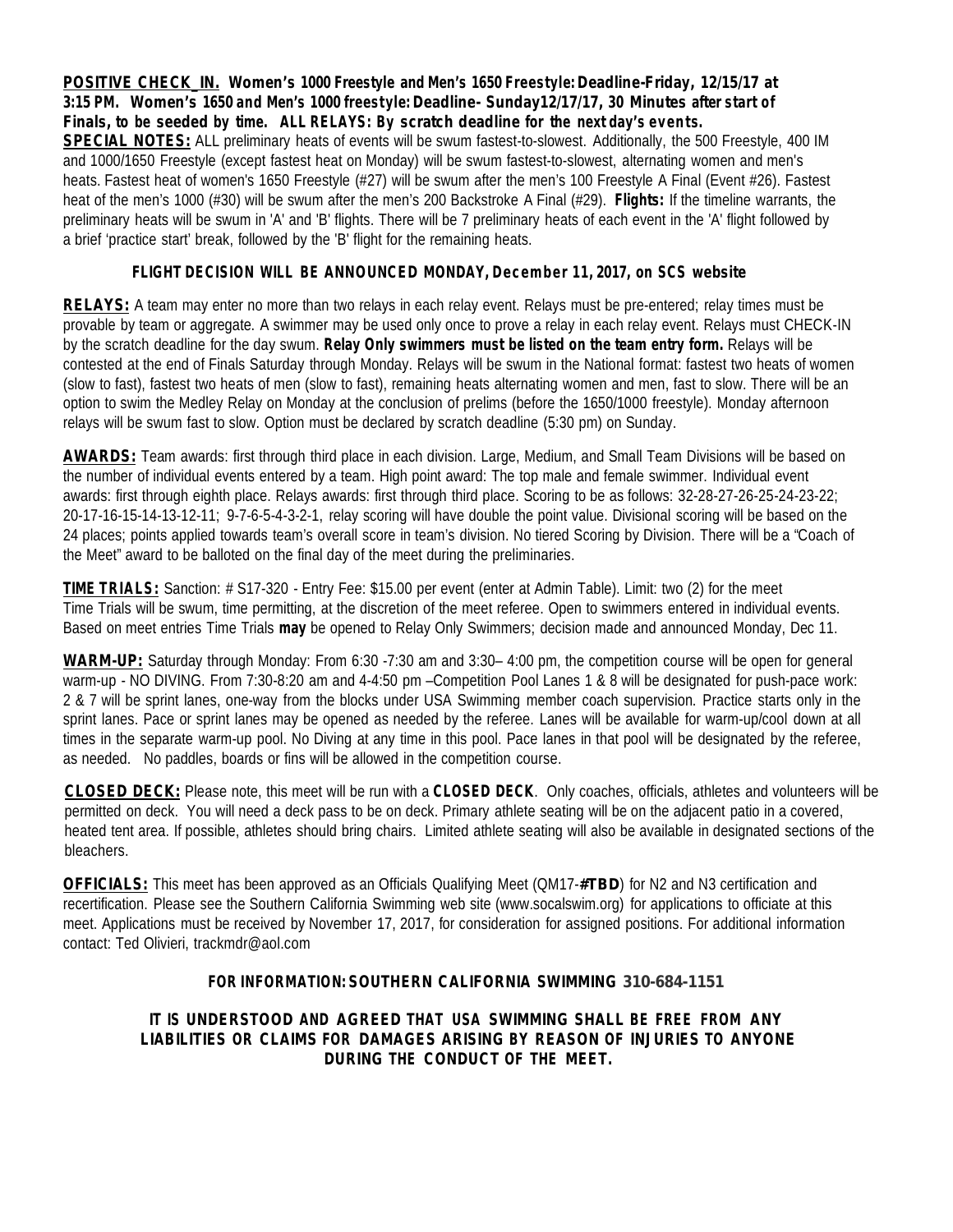### **Speedo Sectionals 2017 – Yucaipa Order of Events and Time Standards**

| <b>WOMEN</b>     | <b>Yds</b> | <b>Mtrs</b> | <b>EVENT</b>                     | Yds      | <b>Mtrs</b> | <b>MEN</b>   |  |
|------------------|------------|-------------|----------------------------------|----------|-------------|--------------|--|
|                  |            |             | <b>FRIDAY, DECEMBER 15, 2017</b> |          |             |              |  |
| 1                | 10:39.39   | 9:36.39     | <b>1000 Y FREESTYLE</b>          |          |             |              |  |
|                  |            |             | <b>1650 Y FREESTYLE</b>          | 16:41.59 | 17:13.39    | $\mathbf{2}$ |  |
|                  |            |             | SATURDAY, DECEMBER 16, 2017      |          |             |              |  |
| 3                | 57.99      | 1:06.89     | <b>100 Y BUTTERFLY</b>           | 52.69    | 1:00.59     | 4            |  |
| ${\bf 5}$        | 5:08.79    | 4:39.79     | 500 Y FREESTYLE                  | 4:46.59  | 4:20.09     | $\bf 6$      |  |
| $\overline{7}$   | 58.99      | 1:08.99     | <b>100 Y BACKSTROKE</b>          | 53.49    | 1:03.09     | $\bf 8$      |  |
| $\boldsymbol{9}$ | 2:09.29    | 2:30.79     | 200 Y IND MEDLEY                 | 1:57.09  | 2:17.39     | 10           |  |
| 11               | 4:06.29    | 4:39.69     | <b>400 Y MEDLEY RELAY</b>        | 3:40.69  | 4:11.39     | $12 \,$      |  |
|                  |            |             | SUNDAY, DECEMBER 17, 2017        |          |             |              |  |
| 13               | 2:08.89    | 2:26.59     | <b>200 Y BUTTERFLY</b>           | 1:55.79  | 2:14.09     | 14           |  |
| 15               | 1:07.39    | 1:18.39     | <b>100 Y BREASTSTROKE</b>        | 59.89    | 1:10.79     | 16           |  |
| 17               | 1:55.29    | 2:13.19     | <b>200 Y FREESTYLE</b>           | 1:45.59  | 2:02.59     | 18           |  |
| 19               | 4:33.39    | 5:17.89     | <b>400 Y IND MEDLEY</b>          | 4:11.19  | 4:52.19     | 20           |  |
| 21               | 24.59      | 28.59       | <b>50 Y FREESTYLE</b>            | 22.09    | 25.89       | 22           |  |
| 23               | 7:58.49    | 9:03.89     | 800 Y FREE RELAY                 | 7:15.69  | 8:16.09     | 24           |  |
|                  |            |             | <b>MONDAY, DECEMBER 18, 2017</b> |          |             |              |  |
| 25               | 53.49      | 1:01.79     | <b>100 Ý FREESTYLE</b>           | 47.79    | 55.89       | 26           |  |
| $27*$            | 17:43.29   | 18:23.59    | <b>1650 Y FREESTYLE</b>          |          |             |              |  |
| 28               | 2:07.19    | 2:27.99     | <b>200 Y BACKSTROKE</b>          | 1:55.89  | 2:16.09     | 29           |  |
|                  |            |             | <b>1000 Y FREESTYLE</b>          | 9:48.89  | 8:58.69     | $30*$        |  |
| 31               | 2:25.09    | 2:49.19     | <b>200 Y BREASTSTROKE</b>        | 2:09.89  | 2:33.39     | 32           |  |
| 33               | 3:41.09    | 4:10.89     | <b>400 Y FREE RELAY</b>          | 3:19.69  | 3:47.99     | 34           |  |

### **Speedo Sectionals 2017 – Yucaipa Bonus Event Time Standards**

| <b>WOMEN</b> |             | <b>MEN</b>              |          |          |  |
|--------------|-------------|-------------------------|----------|----------|--|
| Yds          | <b>Mtrs</b> | <b>EVENT</b>            | Yds      | Mtrs     |  |
| 25.29        | 29.19       | 50 Y Freestyle          | 22.79    | 26.39    |  |
| 54.59        | 1:02.59     | 100 Y Freestyle         | 48.79    | 56.89    |  |
| 1:57.39      | 2:14.69     | 200 Y Freestyle         | 1:47.49  | 2:04.89  |  |
| 5:13.09      | 4:42.49     | 500 Y Freestyle         | 4:49.69  | 4:22.89  |  |
| 10:48.29     | 9:43.19     | 1000 Y Freestyle        | 9:59.69  | 9:04.59  |  |
| 17:56.49     | 18:42.89    | 1650 Y Freestyle        | 16:54.29 | 17:36.79 |  |
| 1:00.19      | 1:10.29     | 100 Y Backstroke        | 54.29    | 1:04.09  |  |
| 2:09.29      | 2:30.79     | 200 Y Backstroke        | 1:57.69  | 2:18.89  |  |
| 1:08.49      | 1:19.49     | 100 Y Breaststroke      | 1:00.79  | 1:11.89  |  |
| 2:28.69      | 2:51.49     | 200 Y Breaststroke      | 2:11.69  | 2:35.29  |  |
| 59.79        | 1:08.19     | 100 Y Butterfly         | 53.69    | 1:01.99  |  |
| 2:10.89      | 2:29.09     | 200 Y Butterfly         | 1:57.89  | 2:16.39  |  |
| 2:12.89      | 2:32.29     | 200 Y Individual Medley | 1:58.69  | 2:19.29  |  |
| 4:40.59      | 5:21.29     | 400 Y Individual Medley | 4:13.49  | 4:56.69  |  |
|              |             |                         |          |          |  |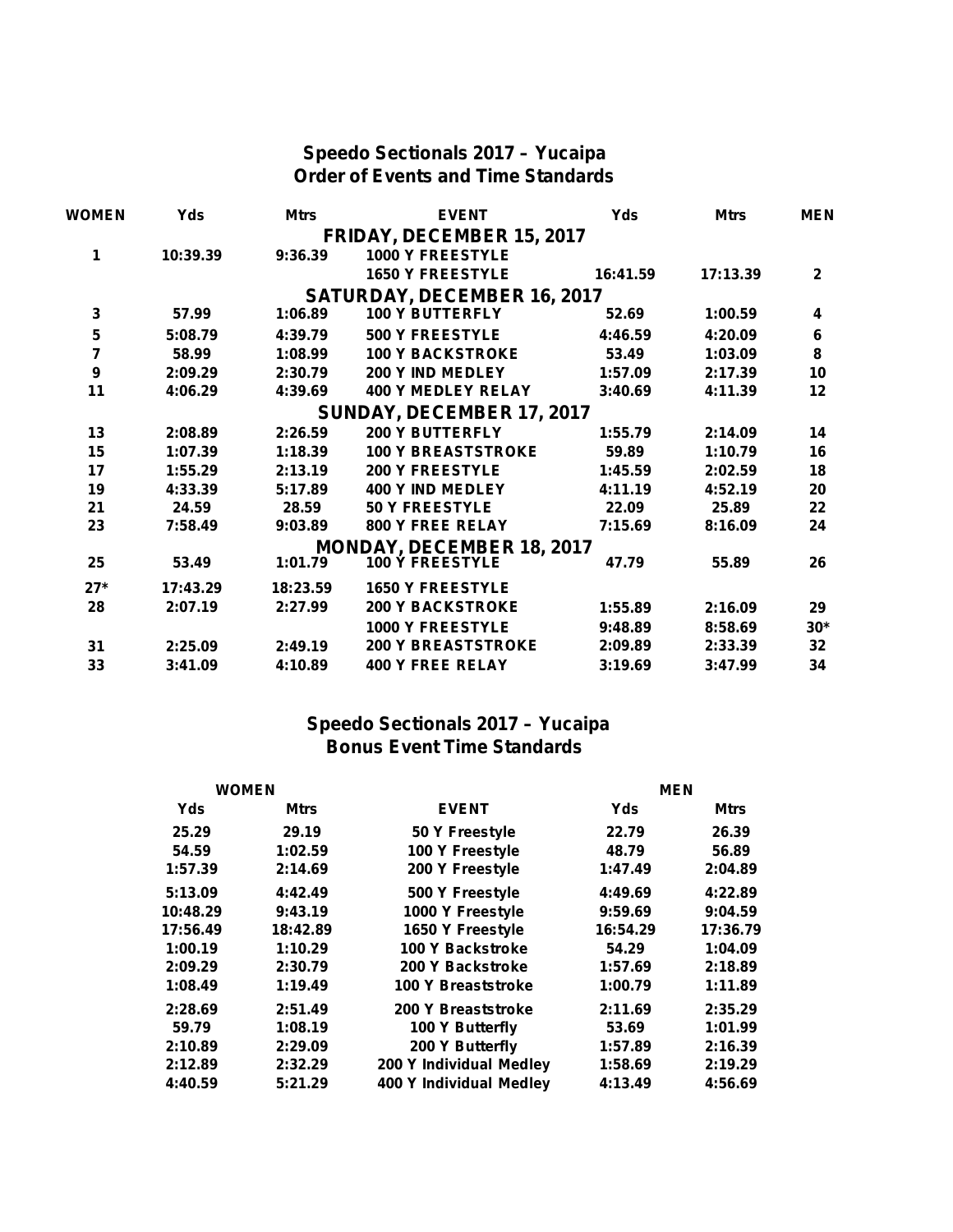## **Speedo Sectionals 2017 – Yucaipa California-Nevada December Championship December 15-18, 2017 Yucaipa, CA**

## **Team Information Sheet**

| Team Name:   |                                                                                                                                                                                                                                      |
|--------------|--------------------------------------------------------------------------------------------------------------------------------------------------------------------------------------------------------------------------------------|
| LSC:         |                                                                                                                                                                                                                                      |
| Head Coach:  | <u> Anglický architekt</u>                                                                                                                                                                                                           |
| Asst. Coach: |                                                                                                                                                                                                                                      |
| Asst. Coach: | <u> 1989 - Johann Stoff, deutscher Stoffen und der Stoffen und der Stoffen und der Stoffen und der Stoffen und der Stoffen und der Stoffen und der Stoffen und der Stoffen und der Stoffen und der Stoffen und der Stoffen und d</u> |
|              |                                                                                                                                                                                                                                      |
|              |                                                                                                                                                                                                                                      |
|              |                                                                                                                                                                                                                                      |
| Email:       |                                                                                                                                                                                                                                      |
| Phone:       |                                                                                                                                                                                                                                      |
| Fax:         |                                                                                                                                                                                                                                      |
|              |                                                                                                                                                                                                                                      |
|              | Where is team staying in Southern California:                                                                                                                                                                                        |
|              |                                                                                                                                                                                                                                      |
|              |                                                                                                                                                                                                                                      |
|              | Hotel Phone:                                                                                                                                                                                                                         |
|              | Cell Phone:                                                                                                                                                                                                                          |
|              |                                                                                                                                                                                                                                      |
|              |                                                                                                                                                                                                                                      |

Total number of 2017/2018 USA-Swimming Certified Coaches in attendance:

*Please complete this form and submit it with your entries.*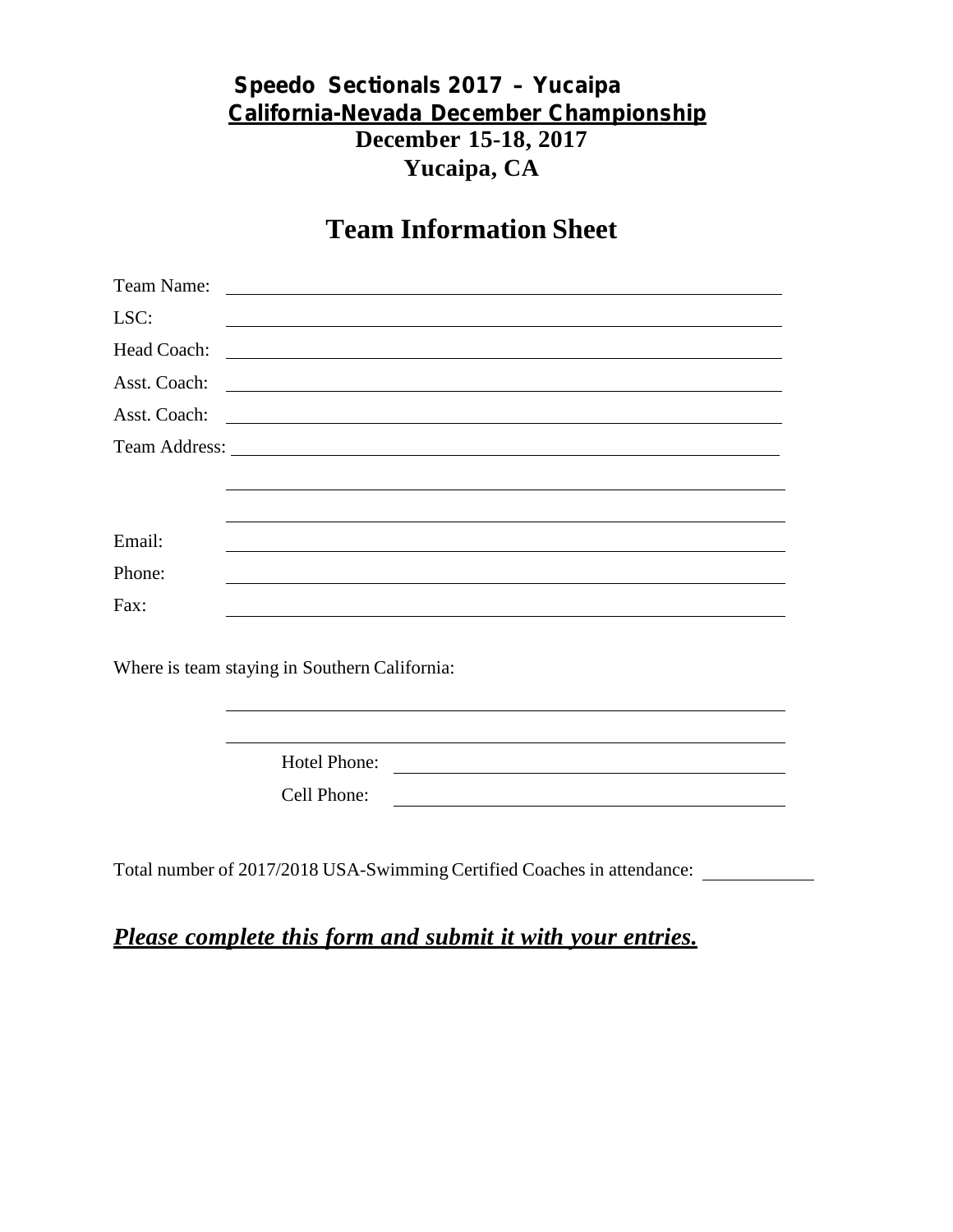## **Speedo Sectionals 2017 – Yucaipa California-Nevada December Championship Relay Entry & Proof of Time**

CLUB: \_\_\_\_\_\_\_\_\_\_\_\_\_\_\_\_\_\_\_\_\_\_\_\_\_\_\_\_\_\_\_\_\_\_\_\_\_ USA-Swimming Code: \_\_\_\_\_\_\_\_\_

For each relay team listed, list the qualifying time that can be proven for each team, team time or aggregate, and the swimmers' names and times. The named swimmers may be "relay only" members. A swimmer may be listed once per relay event. Any swimmer listed on the Official Team Entry may compete on any entered relay team. An aggregate relay entry time must include the individual times of all four swimmers. Reminder: Relay-only swimmers MUST be included in the team electronic entry file; relay only swimmers may NOT be deck-entered.

#### **Event 15 - Women's 400Yard Medley Relay – Saturday, December 16** *Time Standards: 4:06.29 Y/4:39.69 M*

| THILE DRUIRRUIG. 7.00.27 1/7.97.07 M |                    |
|--------------------------------------|--------------------|
| Relay A Entry Time                   | Relay B Entry Time |
|                                      |                    |
|                                      |                    |
|                                      |                    |
|                                      |                    |
|                                      |                    |

#### **Event 16 - Men's 400Yard Medley Relay – Saturday, December 16** *Time Standards: 3:40.69 Y/4:11.39 M*

| Relay A Entry Time | Relay B Entry Time |
|--------------------|--------------------|
|                    |                    |
| ٠.                 | <u>.</u>           |
| ◡                  |                    |
| 4                  |                    |
|                    |                    |

#### **Event 23 - Women's 800 Yard Freestyle Relay – Sunday, December 17** *Time Standards 7:58.49 Y/9:03.89 M*

| Relay A Entry Time |
|--------------------|
|                    |
|                    |
|                    |
|                    |
|                    |

| Relay B Entry Time |
|--------------------|
|                    |
|                    |
|                    |
|                    |
|                    |

#### **Event 24 - Men's 800 Yard Freestyle Relay – Sunday, December 17** *Time Standards: 7:15.69 Y/8:16.09 M*

| Relay A Entry Time | Relay B Entry Time |
|--------------------|--------------------|
|                    |                    |
|                    |                    |
| J                  |                    |
| 4                  |                    |
|                    |                    |

#### **Event 33 - Women's 400 Yard Freestyle Relay – Monday, December 18** *Time Standards: 3:41.09 Y/4:10.89 M*

| Relay A Entry Time | Relay B Entry Time |
|--------------------|--------------------|
|                    |                    |
|                    |                    |
|                    |                    |
| 4                  |                    |
|                    |                    |

### **Event 34 - Men's 400 Yard Freestyle Relay – Monday, December 18** *Time Standards: 3:19.69 Y/3:47.949 M*

Relay A Entry Time

4.

1. 2. 3.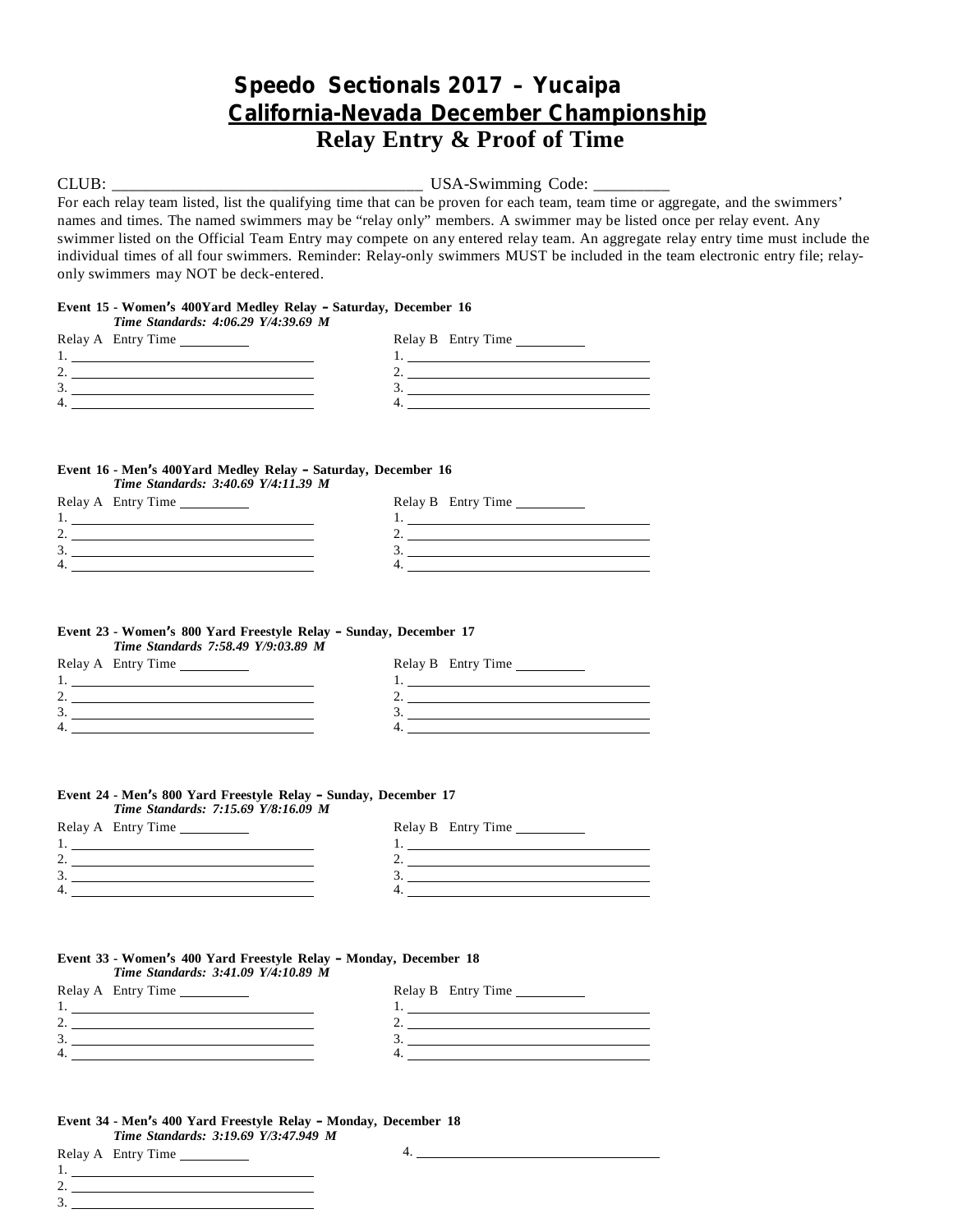## **Speedo Sectionals 2017 – Yucaipa** Relay <sup>B</sup> Entry Time **California-Nevada December Championship**

- 1.  $2.$   $\_\_$ 3.
- 4.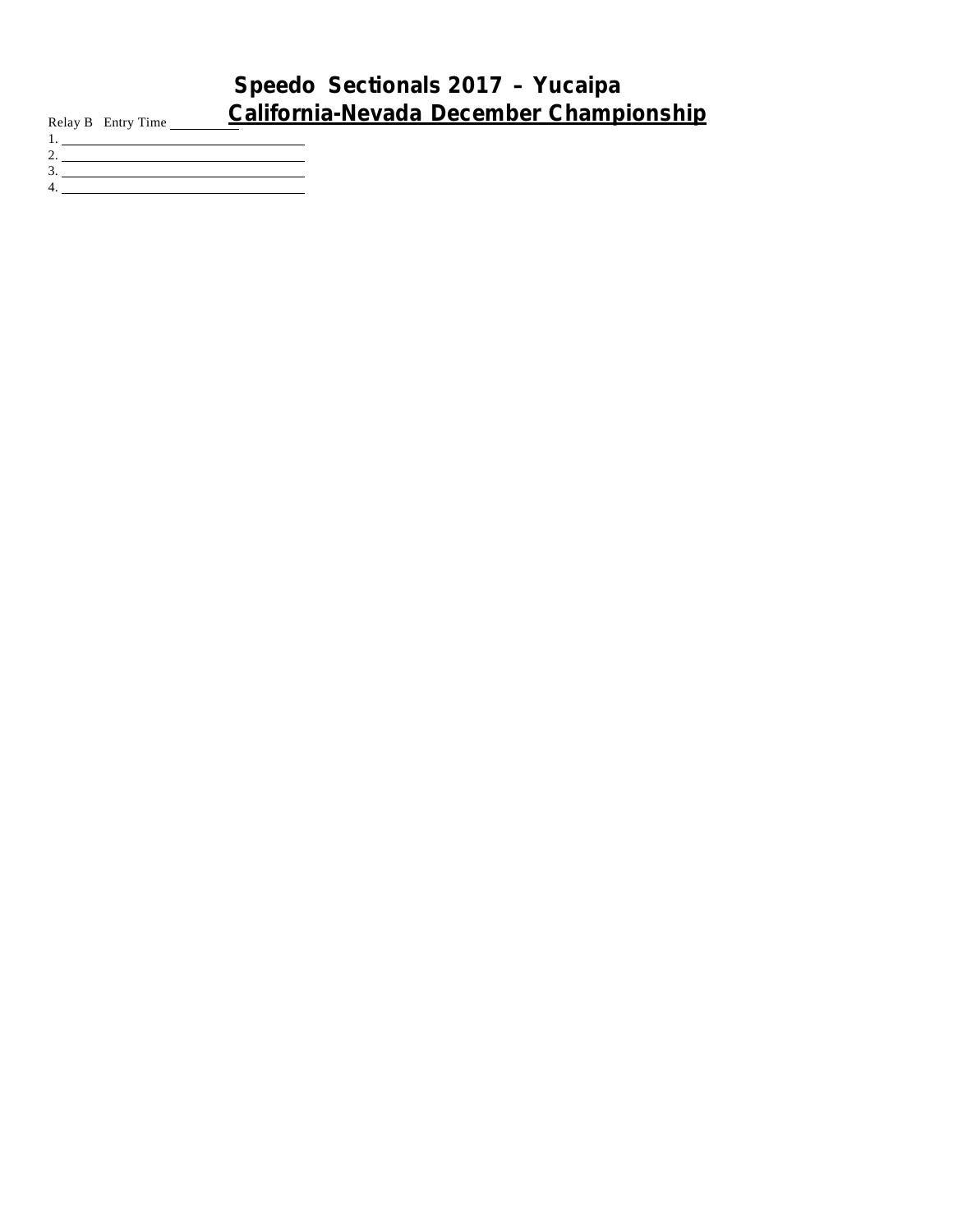## **Speedo Sectionals 2017 – Yucaipa California-Nevada December Championship**

## *Meet Entry Recap*

### **Entries MUST BE RECEIVED BY December 6, 2017 This form must be submitted with your Team Entry**

| <b>LSC Code:</b>       |  |
|------------------------|--|
| <b>Long Team Name:</b> |  |
| <b>USA-S Team Code</b> |  |
|                        |  |
| Coach:                 |  |
| Phone (cell):          |  |

| Total number of Women's events entered             | @ $$11.00/event =$  |  |  |  |  |
|----------------------------------------------------|---------------------|--|--|--|--|
| Total number of Men's events entered               | @ $$11.00/event =$  |  |  |  |  |
| Total number of Relays entered                     | @ $$24.00$ /relay = |  |  |  |  |
|                                                    | TOTAL               |  |  |  |  |
| Make check payable to Southern California Swimming |                     |  |  |  |  |

*Mail to:* 2017 Winter Sectionals c/o Connie Gonzales 2908 Gilbert Avenue Corona, CA 92881 e-mail: 8cgonzales@gmail.com

**NOTE: ALL RELAY-ONLY SWIMMERS MUST BE LISTED IN THE ELECTRONIC ENTRY FILE**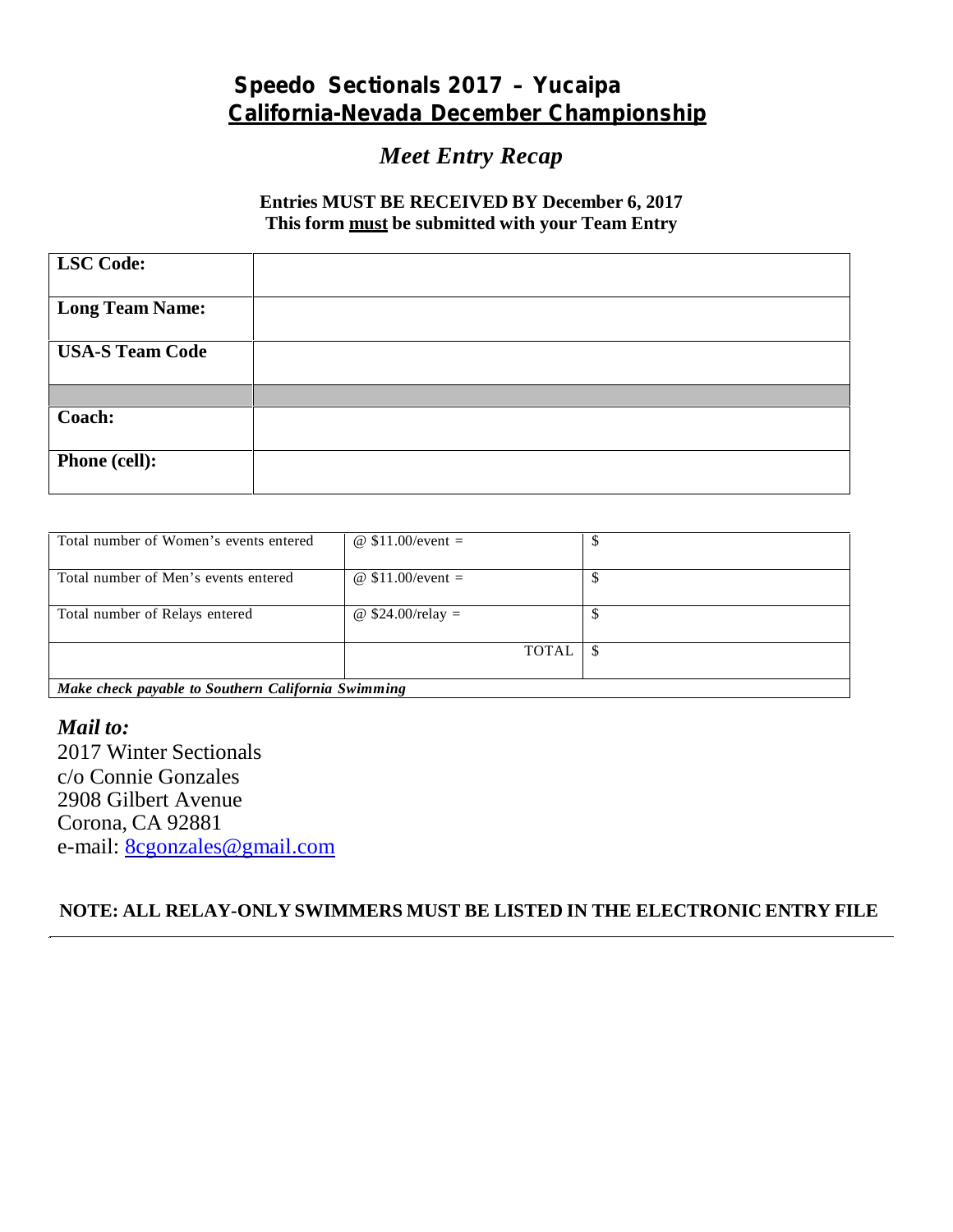| Hotel Information                                                                                                                                           | <b>Complimentary Amenities</b>                                          | Room Type                                                              |                                                                          | <b>Booking Information</b>                                                                                                                                                                                                                                                                                                                                       |
|-------------------------------------------------------------------------------------------------------------------------------------------------------------|-------------------------------------------------------------------------|------------------------------------------------------------------------|--------------------------------------------------------------------------|------------------------------------------------------------------------------------------------------------------------------------------------------------------------------------------------------------------------------------------------------------------------------------------------------------------------------------------------------------------|
| Ayres Hotel<br>1015 W. Colton Ave . Redlands, CA,<br>92374 · Tel. (909) 335-9024<br>www.ayreshotels.com/ayres-hotel-redla<br>nds                            | <b>COMPLIMENTARY:</b><br><b>Hot Breakfast</b><br>Parking<br><b>WIFI</b> | King Exterior<br>2 Queen Exterior<br>King Interior<br>2 Queen Interior | $$109.00 + tax$<br>$$119.00 + tax$<br>$$119.00 + tax$<br>$$129.00 + tax$ | * Reservations by attendees must be received<br>on or before 3:00PM, November 22, 2017<br>• If guests choose to cancel reservations,<br>they must abide by the hotel's cancellation<br>policy.                                                                                                                                                                   |
| DoubleTree by Hilton<br>285 East Hospitality Lane, San<br>Bernardino, CA 92408<br>Hotel Direct 909-889-0133<br>www.hilton.com/DoubleTree/San_Bern<br>ardino |                                                                         | 1 King<br>2 Queen<br>Triple & Quad                                     | $$109.00 + tax$<br>$$109.00 + tax$<br>$$119.00 + tax$                    | The "cut-off date" for accepting<br>reservations individually is 11-15-2017<br>Reservation requests received after the<br>cut-off date will be accepted at Hotel's<br>prevailing rate, based on room type<br>availability.<br>If guests choose to cancel reservations,<br>❖<br>they must abide by the hotel's cancellation<br>policy (48 hours before check in). |
| Fairfield Inn and Suites by Marriott<br>1041 Harriman Place, San Bernardino<br>CA 92408<br>909-382-4560<br>www.marriott.com/ONTFS                           | <b>COMPLIMENTARY:</b><br>Hot Breakfast<br><b>WIFI</b><br>Parking        | 1 King<br>2 Queen<br>Suite                                             | $$139.00 + tax$<br>$$139.00 + tax$<br>$$139.00 + tax$                    | Reservations by attendees must be received<br>❖<br>on or before 3:00PM, November 15, 2017<br>If guests choose to cancel reservations,<br>❖<br>they must abide by the hotel's cancellation<br>policy (48 hours before check in).                                                                                                                                  |
| Holiday Inn Express and Suites<br>Loma Linda<br>25222 Redlands Blvd, Loma Linda, CA<br>92354<br>Phone: (909) 796-1000                                       | <b>COMPLIMENTARY:</b><br><b>Hot Breakfast</b><br><b>WIFI</b><br>Parking | 1 King<br>2 Queens                                                     | $$124.00 + tax$<br>$$124.00 + tax$                                       | Reservations by attendees must be received<br>on or before 3:00PM, November 15, 2017<br>If guests choose to cancel reservations,<br>$\clubsuit$<br>they must abide by the hotel's cancellation<br>policy (48 hours before check in).                                                                                                                             |